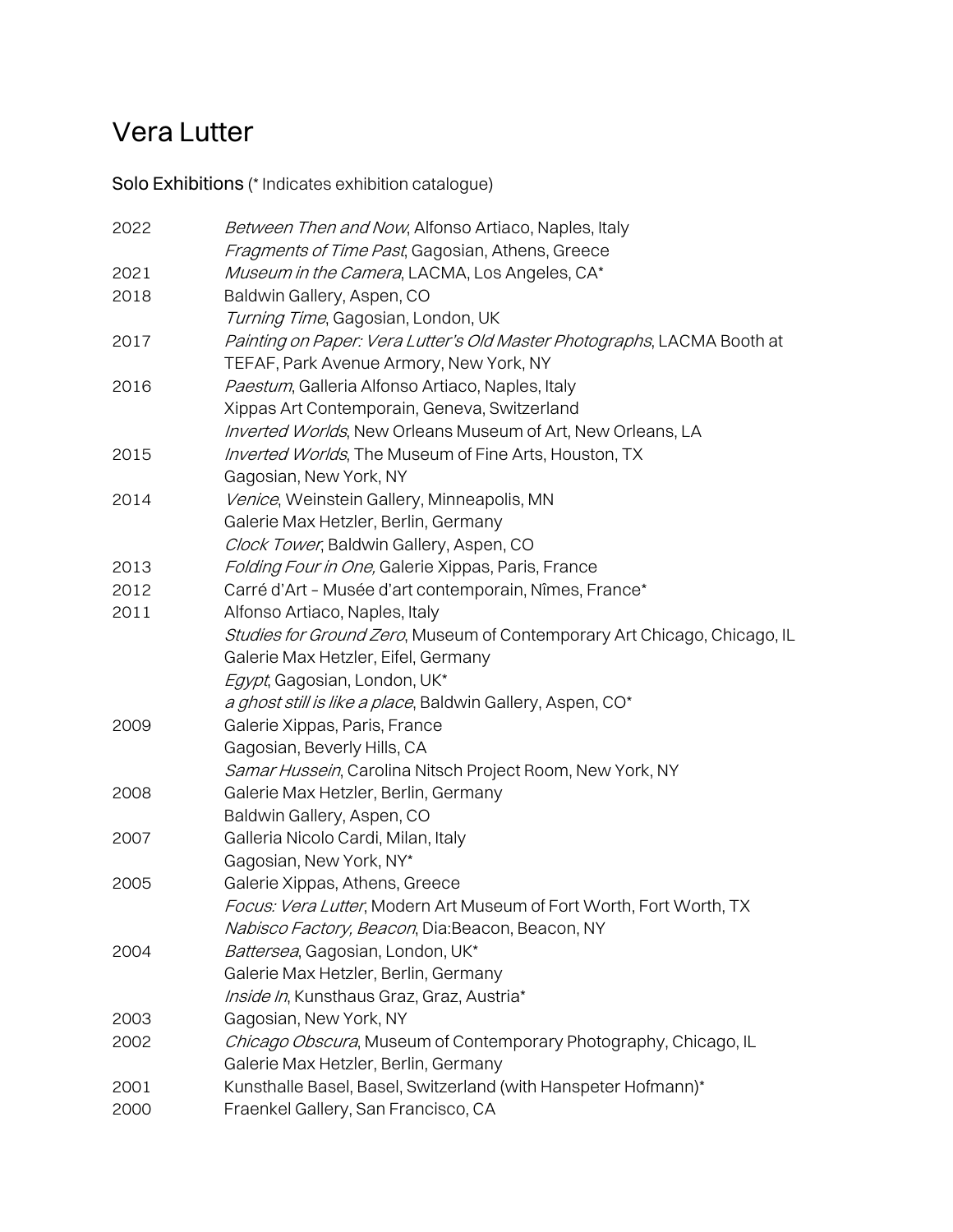Barbara Flynn Gallery, Sydney, Australia 1999 Time Traced, Dia Center for the Arts, New York, NY (with Rodney Graham) Roth Horowitz, New York, NY\* 1998 Wooster Gardens, New York, NY 1996 On New York, Wooster Gardens, New York, NY

Group Exhibitions (\* Indicates exhibition catalogue)

| 2022 | Singing in Unison, Part 4: Artists Need to Create On the Same Scale That Society<br>Has the Capacity to Destroy, Rail Curatorial Projects, Ricco/Maresca, New York,<br><b>NY</b>      |
|------|---------------------------------------------------------------------------------------------------------------------------------------------------------------------------------------|
|      | A History of Photography: Selections from the Museum's Collection, Museum of<br>Fine Arts Houston, Houston, TX                                                                        |
|      | Singing in Unison, Part 2: Artists Need to Create on the Same Scale That Society<br>Has the Capacity to Destroy, Rail Curatorial Projects, Scully Tomasko Foundation,<br>New York, NY |
| 2021 | Photographing the Fantastic, NSU Art Museum, Fort Lauderdale, FL                                                                                                                      |
|      | Photography! - Meisterwerke aus dem SCHAUWERK Sindelfingen,                                                                                                                           |
|      | Saarlandmuseum - Moderne Galerie, Saarbrücken, Germany                                                                                                                                |
|      | Womanology. José Ramón Prieto Collection, Museo de Bellas Artes de Bilbao,<br>Bilbao, Spain*                                                                                          |
|      | TRANSFORMATION, Blowing Rock Art & History Museum, Blowing Rock, NC                                                                                                                   |
|      | Civilization - Quelle époque!, Musée des Civilisations de l'Europe et de la<br>Méditerranée, Marseille, France                                                                        |
| 2020 | Civilisation, Photography, Now, Auckland Art Gallery Toi o Tāmaki, Auckland, New<br>Zealand                                                                                           |
| 2019 | Looking Back: Ten Years of Pier 24 Photography, Pier 24, San Francisco, CA*                                                                                                           |
|      | Spaces and Places: Works from the Collection, Modern Art Museum of Fort<br>Worth, Fort Worth, TX                                                                                      |
|      | dialogues #1 Baronian Xippas Brussels, Galerie Xippas, Paris, France                                                                                                                  |
|      | Günther Förg, Ed Ruscha, Olafur Eliasson, Vera Lutter, Jeff Wall and Darren<br>Almond, Carolina Nitsch, New York, NY                                                                  |
|      | NOMEN: American Women Artists from 1945 to Today, Phillips, New York, NY<br>Civilization: The Collective Life, Ullens Center for Contemporary Art, Beijing, China                     |
|      | Paysages. Regards croisés, Salle d'expo du Cyel à La Roche-sur-Yon, La Roche-<br>sur-Yon, France                                                                                      |
| 2018 | 32Q: 1120 Contemporary Art, Harvard Art Museums, Cambridge, MA                                                                                                                        |
|      | Civilization: The Collective Life, National Museum of Modern and Contemporary<br>Art, Seoul, Korea*                                                                                   |
|      | By The Sea, The Marquee Projects, Bellport, NY                                                                                                                                        |
|      | This Must be the Place, JPMorgan Chase Art Collection at Paris Photo 2018,<br>France                                                                                                  |
|      | Vision of the Other Worlds, Sargent's Daughters, New York, NY                                                                                                                         |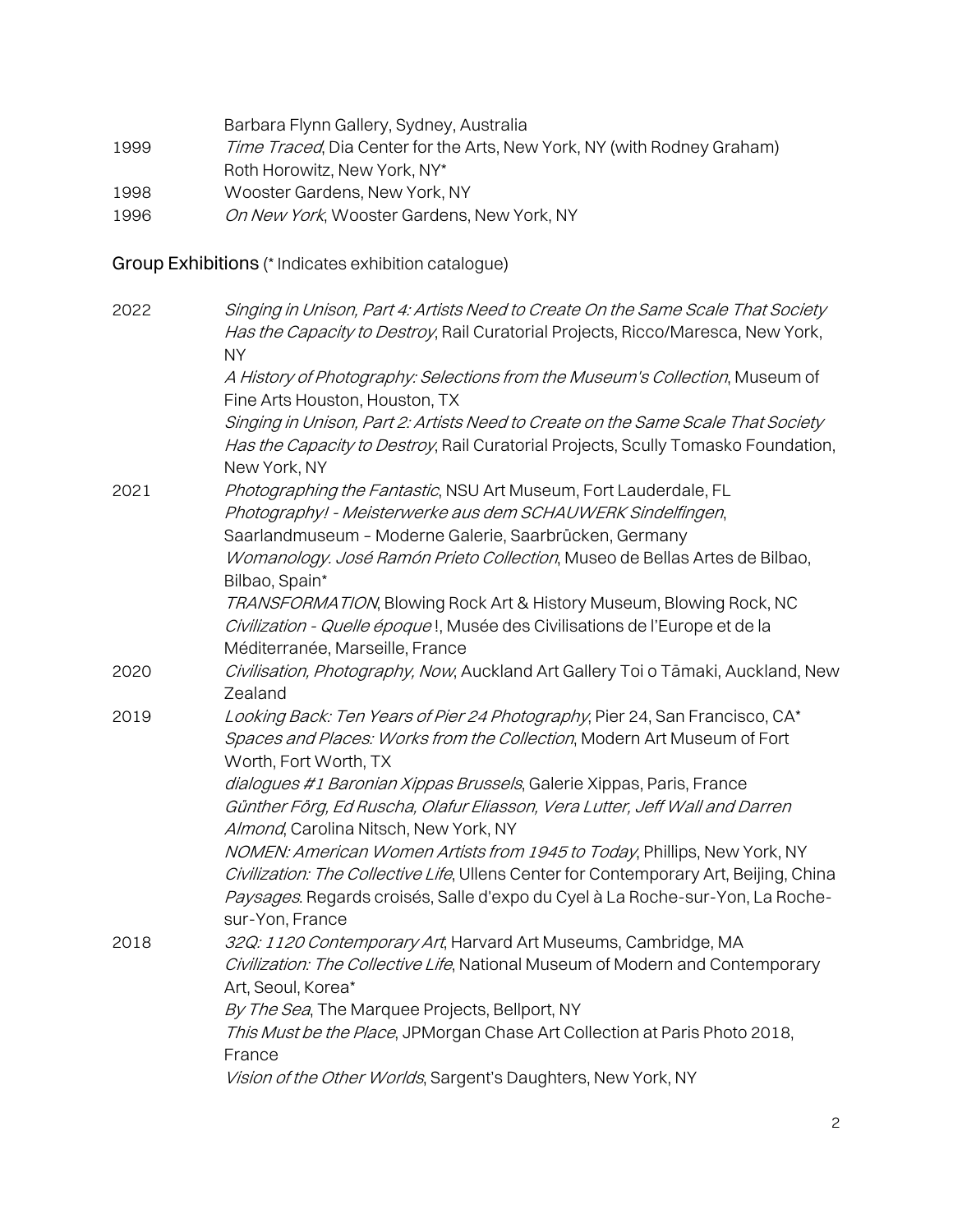|      | Sun Pictures Then and Now: Talbot and his Legacy Today, Photo London & Hans                          |
|------|------------------------------------------------------------------------------------------------------|
|      | P. Kraus Jr., London, UK                                                                             |
|      | Poussières d'étoiles, La Laiterie, Massignac, France*                                                |
|      | About Photography, Gagosian, San Francisco, CA                                                       |
|      | Photographs Take Time: Pictures from the Chrysler Collection, Chrysler Museum<br>of Art, Norfolk, VA |
|      | Facing the Camera, Hans Kraus Jr. Fine Photographs, New York, NY                                     |
| 2017 | Masterpiece Art Society 2017, Chrysler Museum of Art, Norfolk, VA                                    |
|      | re:collection, Museum of Contemporary Photography, Chicago, IL                                       |
|      | The Mechanics of Expression: Vera Lutter, Sameer Makarius & Otto Steinert,                           |
|      | Howard Greenberg Gallery, New York, NY                                                               |
| 2016 | Belief + Doubt: Selections from The Francie Bishop Good and David Horvitz                            |
|      | Collection, NSU Art Museum, Fort Lauderdale, FL*                                                     |
|      | Lunar Attraction, Peabody Essex Museum, Salem, MA                                                    |
|      | Photography Reinvented: The Collection of Robert E. Meyerhoff and Rheda                              |
|      | Becker, National Gallery of Art, Washington, DC*                                                     |
|      | 30°, Galleria Alfonso Artiaco, Naples, Italy                                                         |
|      | A New and Mysterious Art: Ancient Photographic Methods in Contemporary Art,                          |
|      | Howard Greenberg Gallery, New York, NY                                                               |
|      | Deconstruction Photographique, Topographie de L'Art, Paris, France                                   |
|      | The Memory of the Future: Photographic Dialogues Between Past, Present, and                          |
|      | Future, Musée de l'Elysée - Les Éditions Noir sur Blanc, Lausanne, Switzerland*                      |
|      | This is a Photograph, Penland Gallery, Penland, NC                                                   |
|      | Counterpoints: Photography Through the Lens of Toronto Collections, Justina M.                       |
|      | Barnicke Gallery, University of Toronto Art Centre, Toronto, Canada                                  |
| 2015 | Altered Appearances, Fisher Landau Center for Art, Long Island City, NY                              |
|      | Venice: Five Centuries of the World's Most Alluring City, Nagoya/Boston Museum                       |
|      | of Fine Arts, Nagoya, Japan                                                                          |
|      | Industria, oggi: Contemporary Photographs from the MAST Collection,                                  |
|      | Fondazione MAST, Bologna, Italy                                                                      |
|      | Framing Desire: Photography and Video, Modern Art Museum of Fort Worth, Fort                         |
|      | Worth, TX                                                                                            |
|      | The Memory of Time: Contemporary Photographs from the National Gallery of Art,                       |
|      | Acquired with the Alfred H. Moses and Fern M. Schad Fund, National Gallery of                        |
|      | Art, Washington, DC                                                                                  |
| 2014 | SPOT ON, Museum Kunstpalast, Düsseldorf, Germany                                                     |
|      | Convergences: Selected Photographs from the Permanent Collection, Getty                              |
|      | Center, Los Angeles, CA                                                                              |
|      | Now You See It: Photography and Concealment, The Metropolitan Museum of Art,                         |
|      | New York, NY                                                                                         |
| 2013 | Decisive Moments: Photographs from the Collection of Cherye R. and James F.                          |
|      | Pierce, Honolulu Museum of Art, Honolulu, HI                                                         |
|      | REMEMBER EVERYTHING: 40 Years Galerie Max Hetzler, Galerie Max Hetzler,                              |
|      | Berlin, Germany*                                                                                     |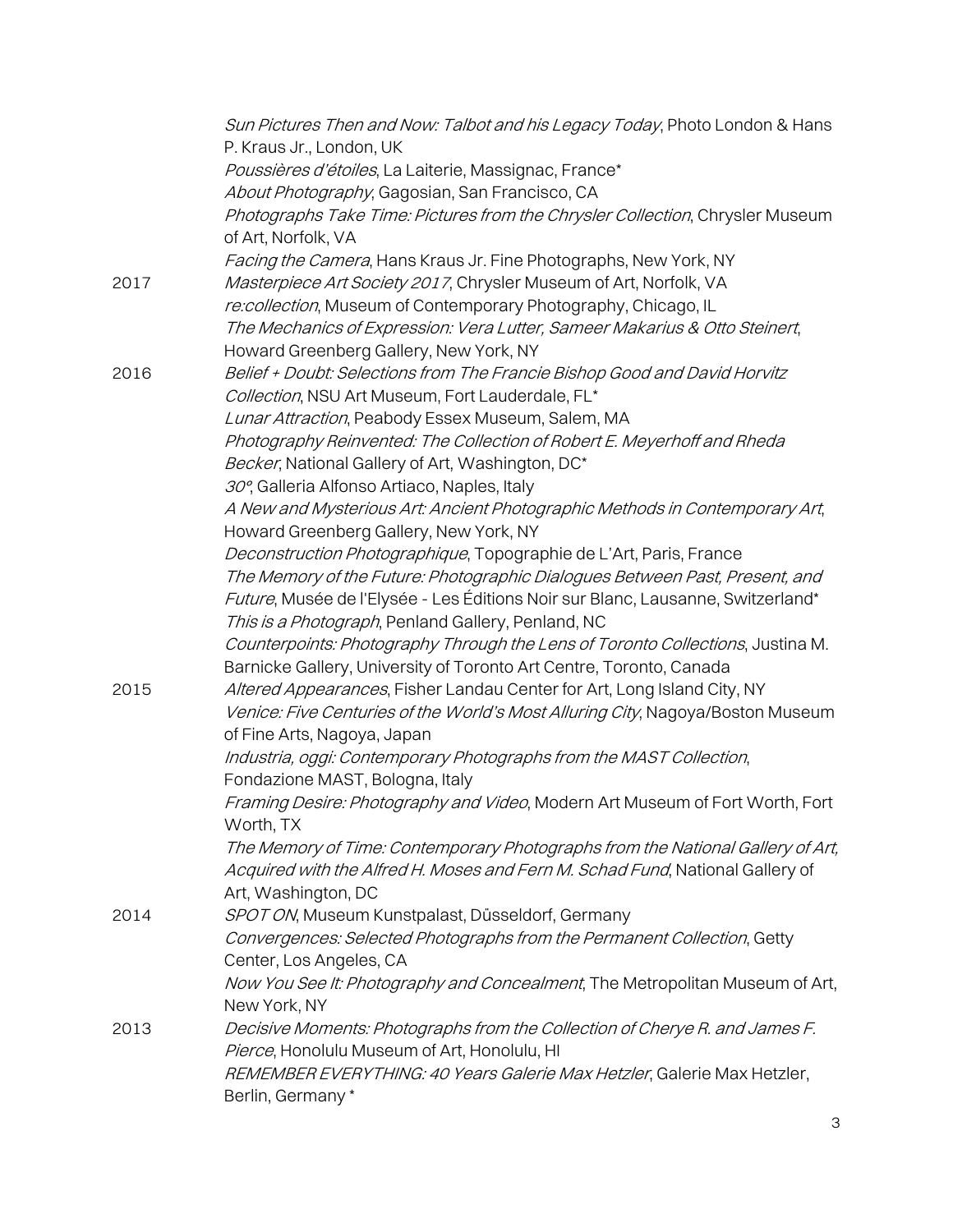|      | Flowers & Mushrooms, Museum der Moderne, Mönchsberg, Salzburg, Austria*<br>Legacy: Photographs from the Emily Fisher Landau Collection, The Aldrich |
|------|-----------------------------------------------------------------------------------------------------------------------------------------------------|
|      | Contemporary Art Museum, Ridgefield, CT                                                                                                             |
|      | The Distaff Side, The Granary, Sharon, CT                                                                                                           |
|      | O to 60: The Experience of Time Through Contemporary Art, North Carolina                                                                            |
|      | Museum of Art, Raleigh, NC*                                                                                                                         |
|      | Cosa Mentale, Paysage(s): Paysage-fiction et le Nouveau Pittoresque, Musée du                                                                       |
|      | vieux château de Laval, Laval, France                                                                                                               |
|      | The Time is Now, John Berggruen Gallery, San Francisco, CA                                                                                          |
|      | Light Sensitive: Photographic Works from North Carolina Collections, Nasher                                                                         |
|      | Museum of Art at Duke University, Durham, NC                                                                                                        |
|      | Big Pictures, Amon Carter Museum of American Art, Fort Worth, TX                                                                                    |
| 2012 | Fruits of Passion: Société des Amis du Mnam - Dix ans du Projet pour l'Art                                                                          |
|      | Contemporain, Centre Pompidou, Paris, France*                                                                                                       |
|      | Recent Acquisitions, Part I: Contemporary Photographs, Harvard Art Museums,                                                                         |
|      | Cambridge, MA                                                                                                                                       |
|      | Skyscraper: Art and Architecture Against Gravity, Museum of Contemporary Art<br>Chicago, Chicago, IL*                                               |
|      | Conversations: Photography from the Bank of America Collection, Irish Museum                                                                        |
|      | of Art, Dublin, Ireland                                                                                                                             |
|      | Cosa Mentale, Paysage(s): Paysage-fiction et le Nouveau Pittoresque, Musée de                                                                       |
|      | La Roche-sur-Yon, La Roche-sur-Yon, France*                                                                                                         |
|      | Myths and Realities, School of Visual Arts, New York, NY*                                                                                           |
| 2011 | Moderne: Selbstmord der Kunst?, Neue Galerie Graz, Joanneumsviertel, Graz,                                                                          |
|      | Austria                                                                                                                                             |
|      | Prix Pictet Presentation, Les Rencontres d'Arles, France                                                                                            |
|      | Art Unlimited, Basel, Switzerland*                                                                                                                  |
|      | Legacy: Photographs from the Emily Fisher Landau Collection, Whitney Museum                                                                         |
|      | of American Art, New York, NY*                                                                                                                      |
|      | Measuring the World: Heterotopias and Knowledge Spaces in Art, Kunsthaus                                                                            |
|      | Graz, Graz, Austria*                                                                                                                                |
|      | L'objet photographique: une invention permanente, Maison européenne de la                                                                           |
|      | photographie, Paris France                                                                                                                          |
|      | Prix Pictet Exhibition, Passage de Retz, Paris, France*                                                                                             |
|      | Public Works, Museum of Contemporary Photography, Chicago, IL                                                                                       |
|      | Conversations: Photography from the Bank of America Collection, Museum of                                                                           |
|      | Fine Arts, Boston, MA*                                                                                                                              |
|      | Eye Wonder: Photography from the Bank of America Collection, National Museum                                                                        |
|      | of Women in the Arts, Washington, DC                                                                                                                |
|      | PROCESS, Edwynn Houk Gallery, New York, NY                                                                                                          |
|      | Sténopé: un procédé photographique, Artothèque de Vitré, Vitré, France                                                                              |
|      | New Prints 2011/Winter, International Print Center, New York, NY                                                                                    |
|      | Accrochage, Carolina Nitsch Project Room, New York, NY                                                                                              |
|      |                                                                                                                                                     |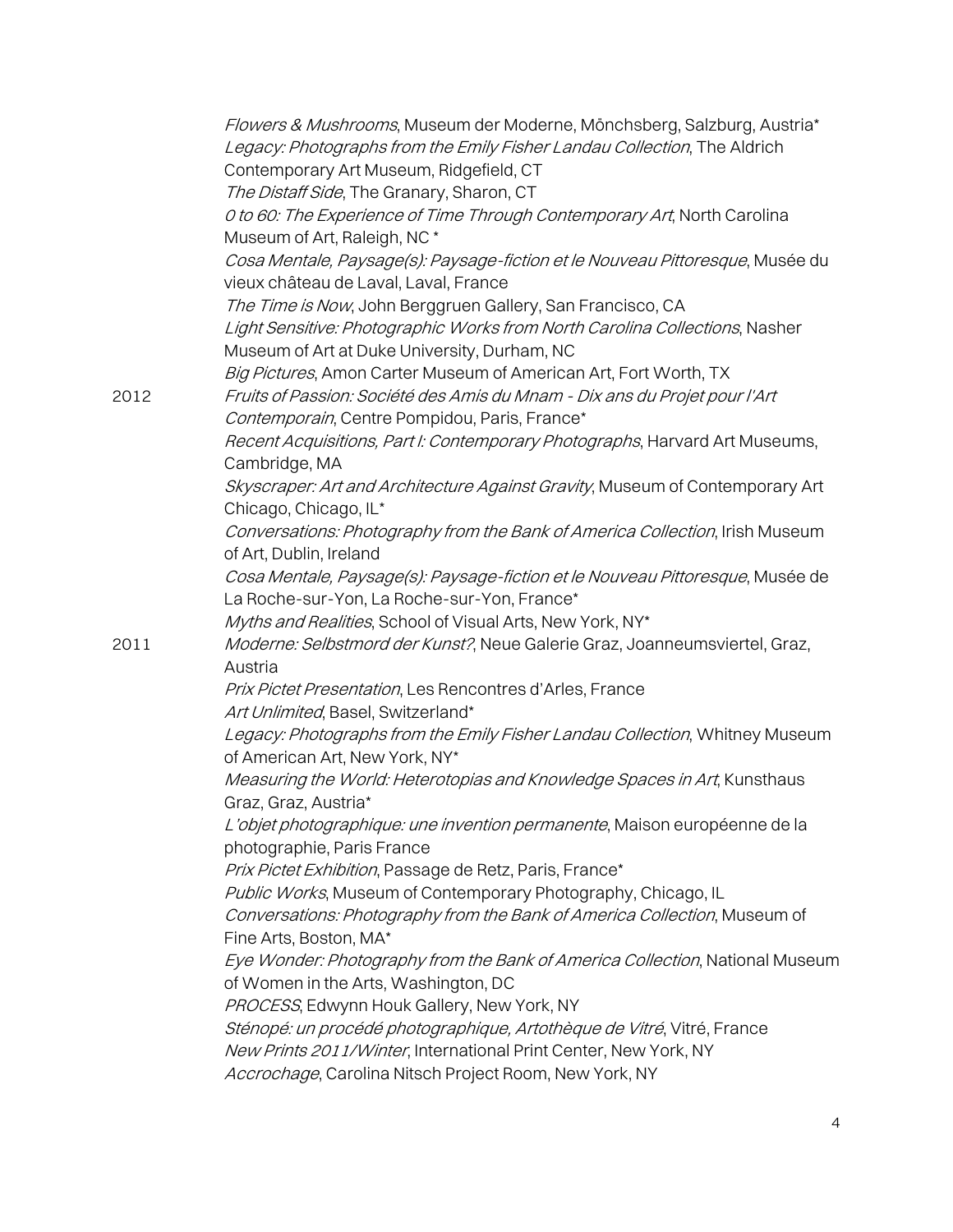|      | Recent Acquisitions: Prints and Photographs, the Stokes Gallery at The New York<br>Public Library, New York, NY                   |
|------|-----------------------------------------------------------------------------------------------------------------------------------|
| 2010 | Still / Moving, The Israel Museum, Jerusalem, Israel*                                                                             |
|      | Prix Pictet Shortlist Preview Exhibition, Galerie Les Filles du Calvaire, Paris,                                                  |
|      | France<br>Imaginário da Paisagem - Obras da BESart / Colecção Banco Espírito Santo,                                               |
|      | Centro de Artes Visuais, Coimbra, Portugal                                                                                        |
|      | Vaxination, Galerie Xippas, Athens, Greece                                                                                        |
|      | Mixed Use, Manhattan: Photography and Related Practices 1970s to the Present,                                                     |
|      | Museo Nacional Centro de Arte Reina Sofia, Madrid, Spain*                                                                         |
|      | re.volver, Xippas Arte contemporaneo, Montevideo, Uruguay                                                                         |
|      | Entre glace et neige, Centro Saint Benin, Région Autonome Vallée d'Aoste,                                                         |
|      | Courmayeur, Italy*                                                                                                                |
|      | Crash, Gagosian, London, UK*                                                                                                      |
| 2009 | Extended Family: Contemporary Connections, Brooklyn Museum, Brooklyn, NY<br>elles@pompidou, Centre Pompidou, Paris, France*       |
|      | Contradictions in Black and White, Hasted Hunt Gallery, New York, NY                                                              |
| 2008 | Venice: from Canaletto and Turner to Monet, Fondation Beyeler, Basel,                                                             |
|      | Switzerland*                                                                                                                      |
|      | to: Night, Contemporary Representations of the Night, The Hunter College                                                          |
|      | Galleries, Hunter College, New York, NY*                                                                                          |
|      | Target Collection of American Photography: A Century in Pictures, Art Museum of                                                   |
|      | South Texas, Corpus Christi, TX                                                                                                   |
|      | Photography and Architecture, Mitterand + Cramer, Geneva, Switzerland                                                             |
| 2007 | Welt-Bilder 2 / World Images 2, Helmhaus Zürich, Zürich, Switzerland*                                                             |
|      | du machinique et du vivant: sur une proposition de Régis Durand, A La Reserve,                                                    |
|      | Galerie Xippas, Pacy-sur-eure, France*                                                                                            |
|      | Rückblende: Die Fotosammlung der Neuen Galerie Graz, Neue Galerie Graz,                                                           |
|      | Joanneumsviertel, Graz, Austria*                                                                                                  |
|      | Taken with Time: a camera obscura project, The Atrium Gallery, Marion Center                                                      |
|      | for Photographic Arts, Santa Fe, NM                                                                                               |
|      | Façade, Architecture, Space, Cook Fine Art, New York, NY                                                                          |
|      | The Big Picture, The North Carolina Museum of Art, Raleigh, NC                                                                    |
|      | Target Collection of American Photography: A Century in Pictures, Austin                                                          |
|      | Museum of Art, Austin, TX                                                                                                         |
| 2006 | Alchemy: Twelve Contemporary Artists Exploring the Essence of Photography,                                                        |
|      | Purdy Hicks, London, UK*                                                                                                          |
|      | Modern Photographs: The Machine, the Body and the City, Gifts from the Charles<br>Cowles Collection, Miami Art Museum, Miami, FL* |
|      | Target Collection of American Photography: A Century in Pictures, The Museum                                                      |
|      | of Fine Arts, Houston, TX                                                                                                         |
|      | In Sight: Recent Additions to the Permanent Collection, Museum of Contemporary                                                    |
|      | Photography, Chicago, IL                                                                                                          |
|      | Taken with Time: a camera obscura project, The Print Center, Philadelphia, PA*                                                    |
|      |                                                                                                                                   |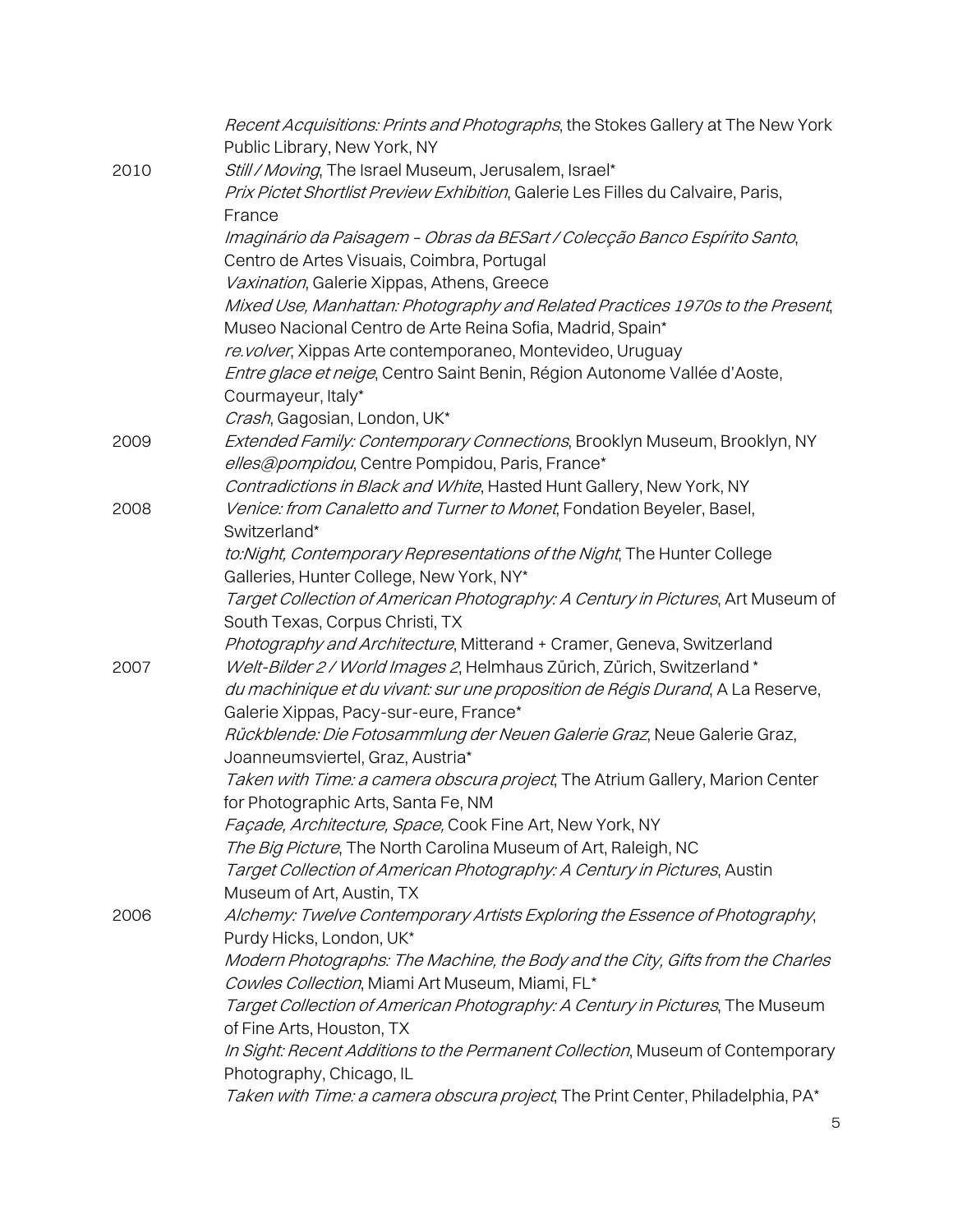|      | Out of the Camera: Analoge Fotografie Im Digitalen Zeitalter, Bielefelder Kunstverein,<br>Bielefeld, Germany                             |
|------|------------------------------------------------------------------------------------------------------------------------------------------|
|      | Kunst und Photographie-Photographie und Kunst, Galerie Bernd Klüser, Munich,                                                             |
|      | Germany                                                                                                                                  |
|      | À la (re)découverte des collections photographiques de Musée de La Roche-sur-Yon,<br>Musée de La Roche-sur-Yon, La Roche-sur-Yon, France |
|      | Carbonic Anhydride, Galerie Max Hetzler, Berlin, Germany*                                                                                |
|      | Black & White, Hellenic American Union, Athens, Greece*                                                                                  |
|      | Strange Days, Samuel P. Harn Museum of Art, Gainesville, FL                                                                              |
| 2005 | El Diablo non es tan malo como se pinta, Museo Nacional de Bellas Artes, Buenos<br>Aires, Argentina                                      |
|      | Roger Ballen, Alec Soth, Vera Lutter, Gagosian, New York, NY                                                                             |
|      | Contemporary Obscurists, Alan Klotz Gallery, New York, NY                                                                                |
| 2004 | 26ª Bienal de São Paulo: Image Smugglers in a Free Territory, Pavilhão Ciccillo                                                          |
|      | Matarazzo, São Paulo, Brazil*                                                                                                            |
|      | Beginning Here: 101 Ways, Visual Arts Gallery, School of Visual Arts, New York,<br><b>NY</b>                                             |
|      | The Amazing & The Immutable, Contemporary Art Museum, University of South<br>Florida, Tampa, FL*                                         |
| 2003 | Defying Gravity: Contemporary Art and Flight, North Carolina Museum of Art,<br>Raleigh, NC*                                              |
|      | Wings of Art - Motiv Flugzeug, Ludwig Forum für Internationale Kunst, Aachen,<br>Germany                                                 |
|      | Strange Days, Museum of Contemporary Art, Chicago, IL                                                                                    |
|      | Landscapes of Man, Slusser Gallery, University of Michigan School of Art and<br>Design, Ann Arbor, MI                                    |
|      | Contemporary Photos from the Manfred Heiting Collection, Museum of Fine Arts<br>Houston, Houston, TX                                     |
|      | The Eye and the Camera: A History of Photography, Sammlung Albertina, Vienna,<br>Austria                                                 |
|      | Wings of Art - Motiv Flugzeug, Kunsthalle Darmstadt, Darmstadt, Germany*<br>Same Time This Year, Gagosian, New York, NY                  |
| 2002 | Art on Paper 2002, Weatherspoon Art Museum, The University of North Carolina<br>at Greensboro, Greensboro, NC                            |
|      | Visions from America: Photographs from the Whitney Museum of American Art,                                                               |
|      | 1940-2001, Whitney Museum of American Art, New York, NY*                                                                                 |
|      | Life of the City, The Museum of Modern Art, New York, NY                                                                                 |
|      | Exchange & Transform, Kunstverein München, Munich, Germany                                                                               |
|      | 2002 Whitney Biennial, Whitney Museum of American Art, New York, NY*                                                                     |
|      | Populated, International Artists Studio Program in Sweden, Stockholm, Sweden                                                             |
| 2001 | Enduring Love, Gasser and Grunert Gallery, New York, NY                                                                                  |
|      | What's New: Recent Acquisitions in Photography, Whitney Museum of American<br>Art, New York, NY                                          |
| 2000 | Collectors Choice, Exit Art, New York, NY                                                                                                |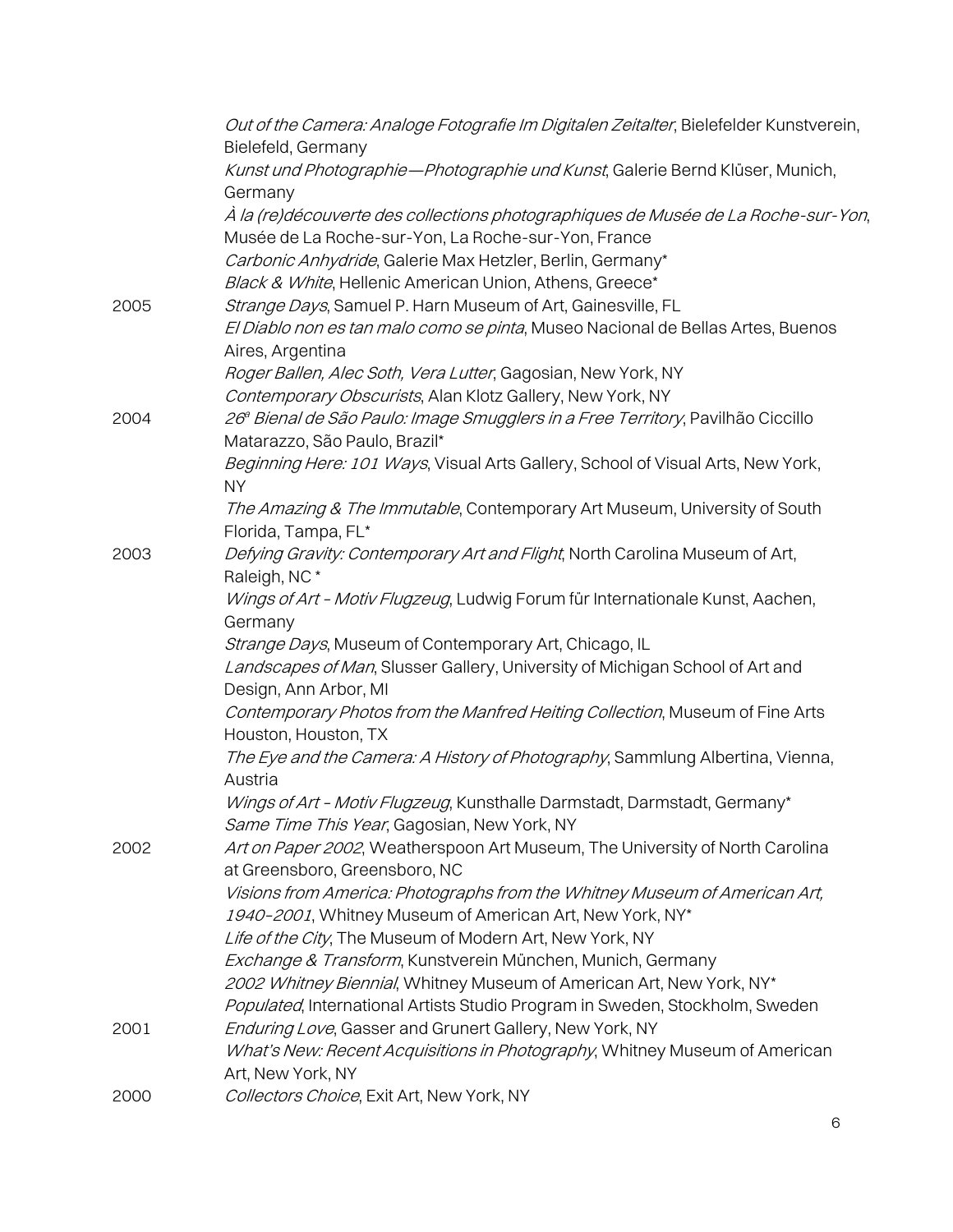| New York Now 2000: Contemporary Work in Photography, Museum of the City of<br>New York, New York, NY |
|------------------------------------------------------------------------------------------------------|
| Photography about Photography, Andrew Kreps Gallery, New York, NY                                    |
| The Big Picture: Large Format Photography, Middlebury College Museum of Art,                         |
| Middlebury, VT                                                                                       |
| Low Tech, The Light Factory, Charlotte, NC                                                           |
| Views from the Edge of the World, Marlborough Chelsea, New York, NY                                  |
| New York: A Divided City, International Center for Advanced Studies, New York                        |
| University, New York, NY                                                                             |
| About Painting, Part III, Robert Miller Gallery, New York, NY                                        |
| Light, Bennington College, Bennington, VT                                                            |
| City Scapes: A Survey of Urban Landscapes, Marlborough Gallery, New York, NY*                        |
| NYC, Visual Arts Gallery, New York, NY                                                               |
|                                                                                                      |

## Special Project

| 2017-19 | Artist in Residency, Los Angeles County Museum of Art, Los Angeles, CA          |
|---------|---------------------------------------------------------------------------------|
| 2015    | Broadway Billboard: Degas Horses, public installation, Socrates Sculpture Park, |
|         | Long Island, NY                                                                 |
| 2009-10 | Nowhere Near, 601 Artspace, New York, NY. Curated by the artist.                |
| 2008    | Ariadne Unhinged, Gotham Chamber Opera, New York, NY. Set design by the         |
|         | artist. Choreographed by Karole Armitage.                                       |

#### Awards

| 2002 | Pollock-Krasner Foundation Grant                                             |
|------|------------------------------------------------------------------------------|
| 2001 | John Simon Guggenheim Memorial Foundation Fellowship                         |
|      | Artist-in-Residence, International Artists Studio Program in Sweden (IASPS)  |
| 1999 | Kulturstiftung der ZF Friedrichshafen Grant                                  |
| 1997 | International Center for Advanced Studies Grant, Project on Cities and Urban |
|      | Knowledge, New York University                                               |
| 1993 | Deutscher Akademischer Austausch Dienst (DAAD) Grant                         |

### Education

| 1995 | MFA, School of Visual Arts, New York, NY, USA          |
|------|--------------------------------------------------------|
| 1991 | Akademie der Bildenden Künste München, Munich, Germany |